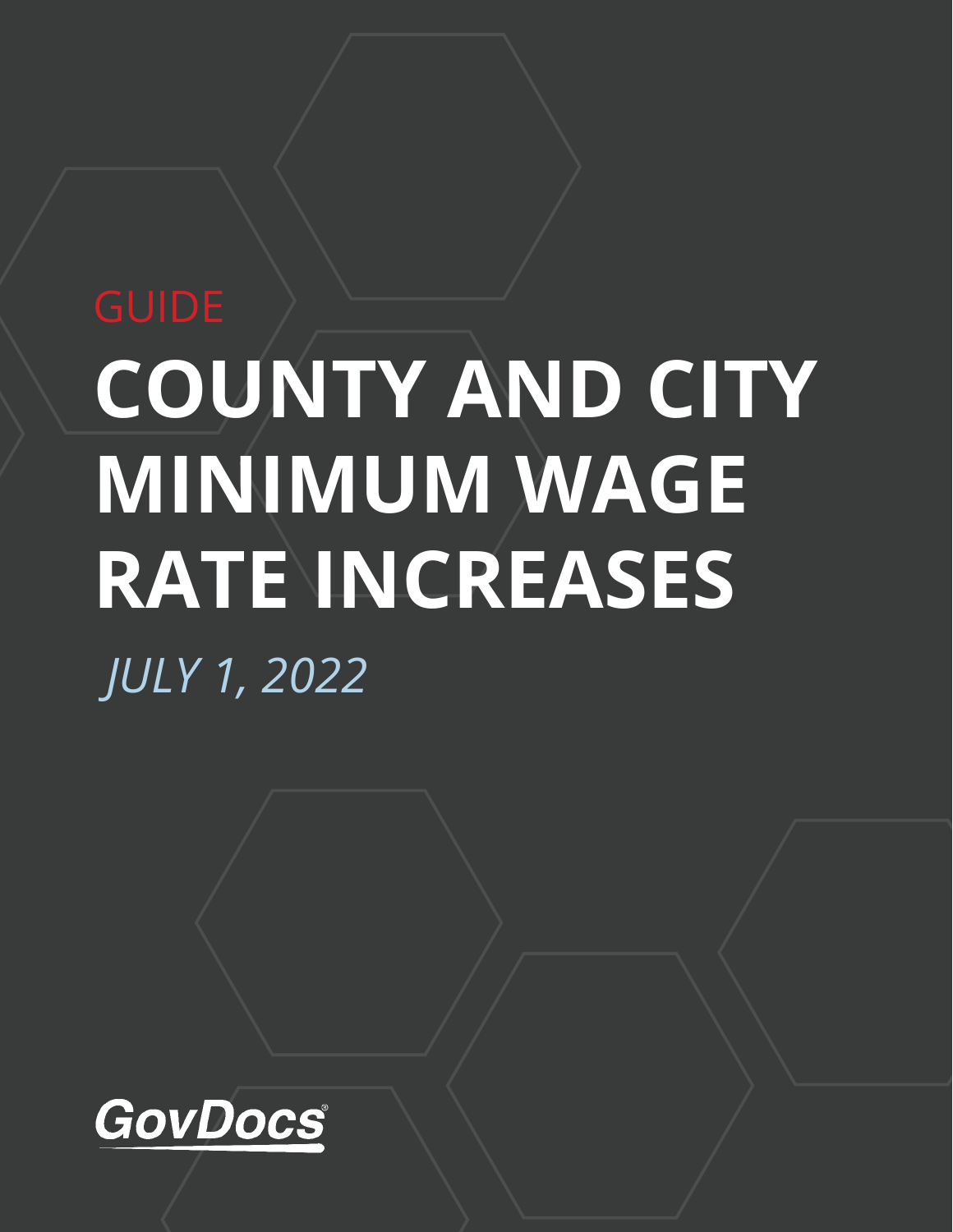## **INTRODUCTION**

With no federal activity regarding minimum wage for more than a decade, smaller jurisdictions across the U.S. continue to see updated rates – through both new laws and existing legislation.

Meanwhile, the Fight for \$15 movement, along with lawmakers looking to provide a competitive wage and other factors, have added to the number of jurisdictions with their own rates.

Tracking, applying and communicating minimum wage rates has never been more complex.

#### **Notes on Using This Guide**

This guide covers county and city minimum wage rates for large employers (or macro, in the case of St. Paul, Minn.) that update July 1, 2022.

Note that some jurisdictions whose rates increased at other times last year do have July 1 rate updates this year. As always, employers should be aware of changing minimum wage schedules, new laws and recently updated rates. Also, note that the urban growth boundary in Oregon may not include the entirety of a county. Double check locations to ensure you are paying the correct rate.

Lastly, your locations may be required to pay a different wage, depending on factors such as:

- Industry/sub-industry
- Tipped wages
- Number of employees
- Annual gross receipts
- Minimum/maximum company revenue
- Student/learner wages
- New employee wages
- Overtime

*This guide excludes state wage rates and the District of Columbia, as well as county and city wage rates that did not update July 1, 2022. For the latest state rates, as well as D.C., visit GovDocs' [Employment Law News](https://www.govdocs.com/home-page/resources/blog/).* 

This content is intended for market awareness only, it is not to be used for legal advice or counsel.

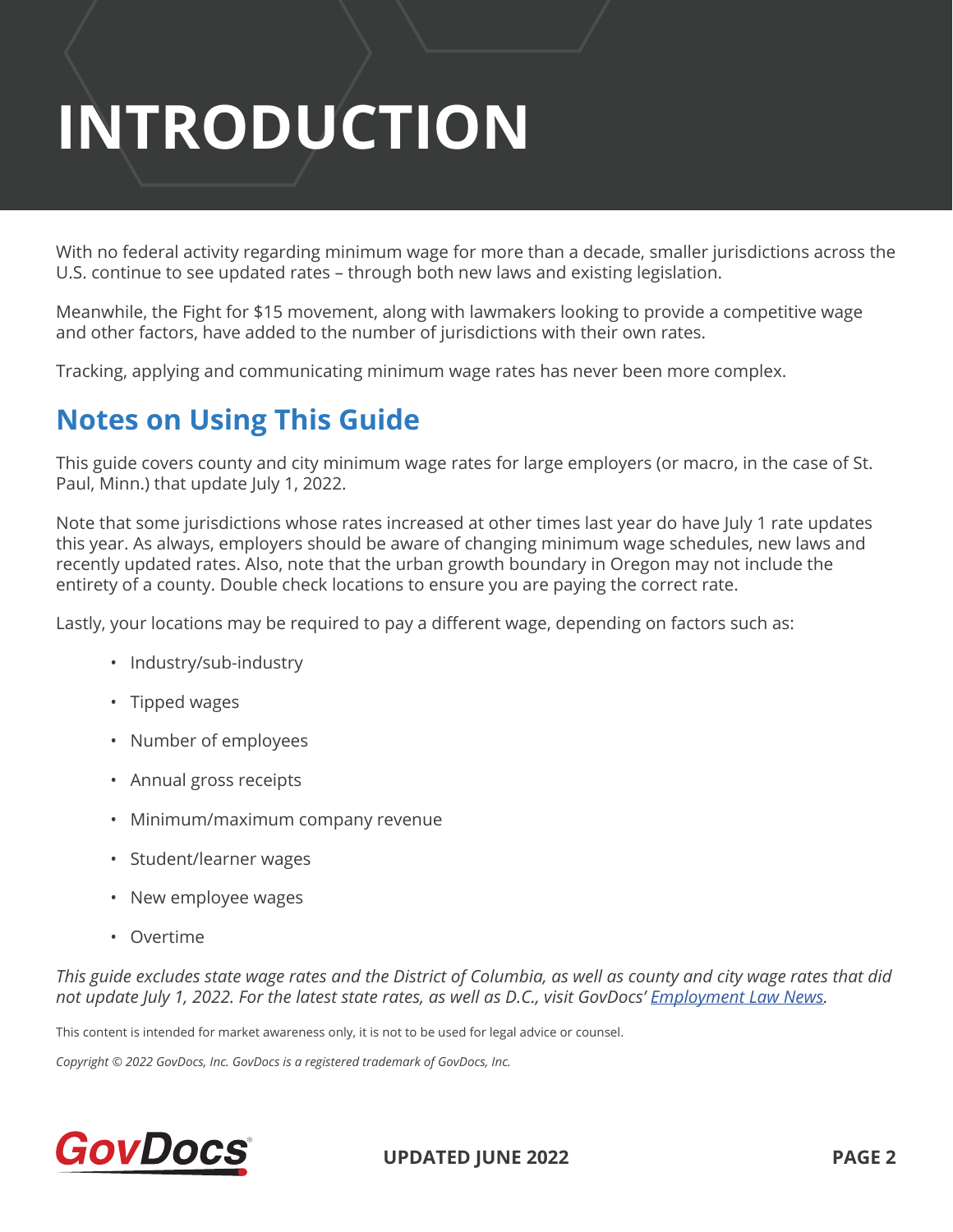| <b>State/Province</b> | <b>Jurisdiction Name</b> | <b>Jurisdiction Type</b> | <b>Wage Amount</b> | <b>Effective Date</b> |
|-----------------------|--------------------------|--------------------------|--------------------|-----------------------|
| CA                    | Alameda                  | City                     | \$15.75            | 07/01/2022            |
| CA                    | Berkeley                 | City                     | \$16.99            | 07/01/2022            |
| CA                    | Emeryville               | City                     | \$17.68            | 07/01/2022            |
| CA                    | Foster City              | City                     | \$15.75            | 07/01/2022            |
| CA                    | Fremont                  | City                     | \$16.00            | 07/01/2022            |
| CA                    | Los Angeles              | City                     | \$16.04            | 07/01/2022            |
| CA                    | Los Angeles              | County                   | \$15.96            | 07/01/2022            |
| CA                    | Malibu                   | City                     | \$15.96            | 07/01/2022            |
| CA                    | Milpitas                 | City                     | \$16.40            | 07/01/2022            |
| CA                    | Pasadena                 | City                     | \$16.11            | 07/01/2022            |

This content is intended for market awareness only, it is not to be used for legal advice or counsel.

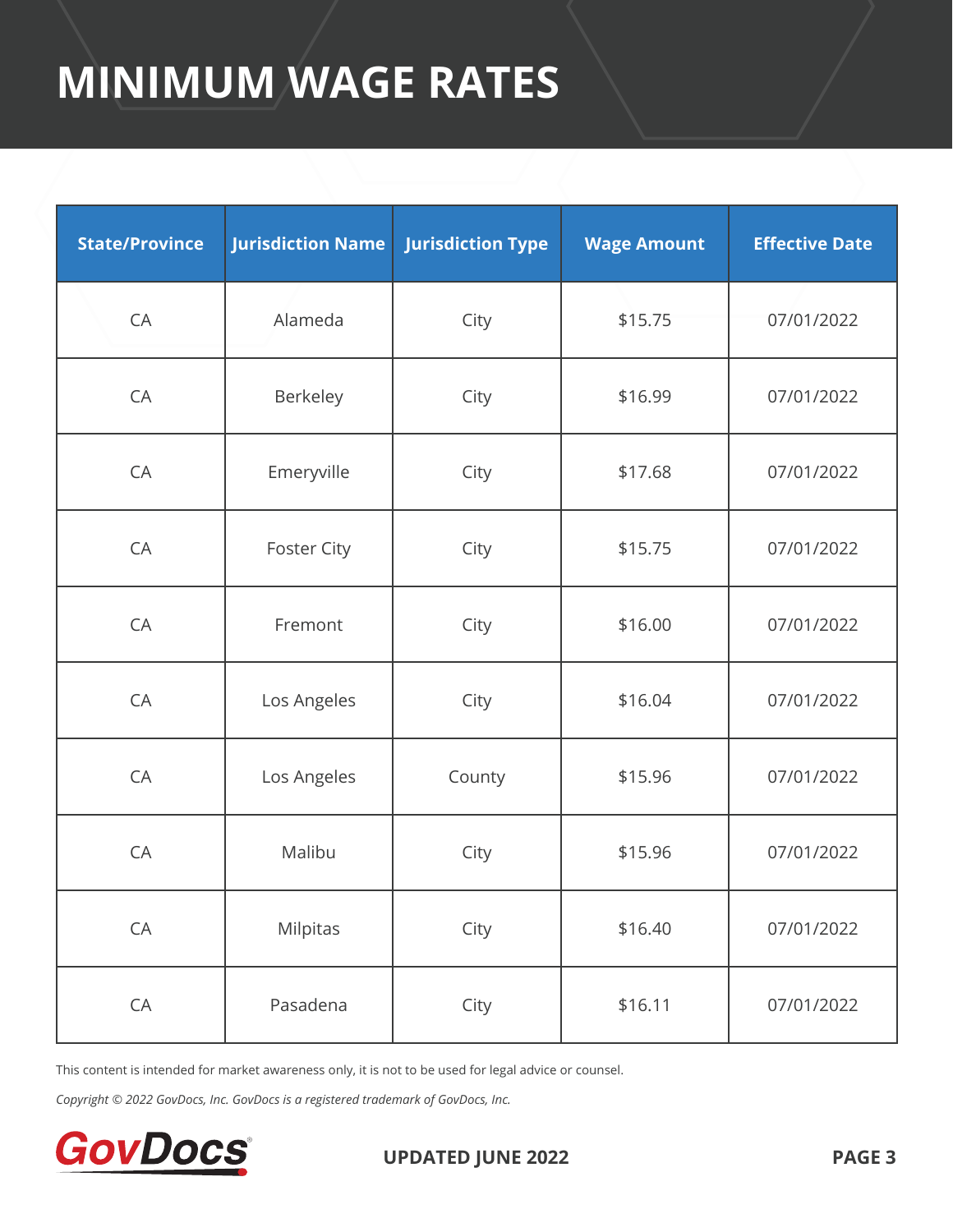| <b>State/Province</b> | <b>Jurisdiction Name</b> | <b>Jurisdiction Type</b> | <b>Wage Amount</b> | <b>Effective Date</b> |
|-----------------------|--------------------------|--------------------------|--------------------|-----------------------|
| CA                    | San Francisco            | City                     | \$16.99            | 07/01/2022            |
| CA                    | Santa Monica             | City                     | \$15.96            | 07/01/2022            |
| CA                    | West Hollywood           | City                     | \$16.50            | 07/01/2022            |
| $\mathsf{IL}$         | Chicago                  | City                     | \$15.40            | 07/01/2022            |
| $\mathsf{IL}$         | Cook                     | County                   | \$13.35            | 07/01/2022            |
| <b>MD</b>             | Montgomery               | County                   | \$15.65            | 07/01/2022            |
| <b>MN</b>             | Minneapolis              | City                     | \$15.00            | 07/01/2022            |
| <b>MN</b>             | St. Paul                 | City                     | \$15.00            | 07/01/2022            |
| OR                    | Baker                    | County                   | \$12.50            | 07/01/2022            |
| OR                    | Benton                   | County                   | \$13.50            | 07/01/2022            |

This content is intended for market awareness only, it is not to be used for legal advice or counsel.

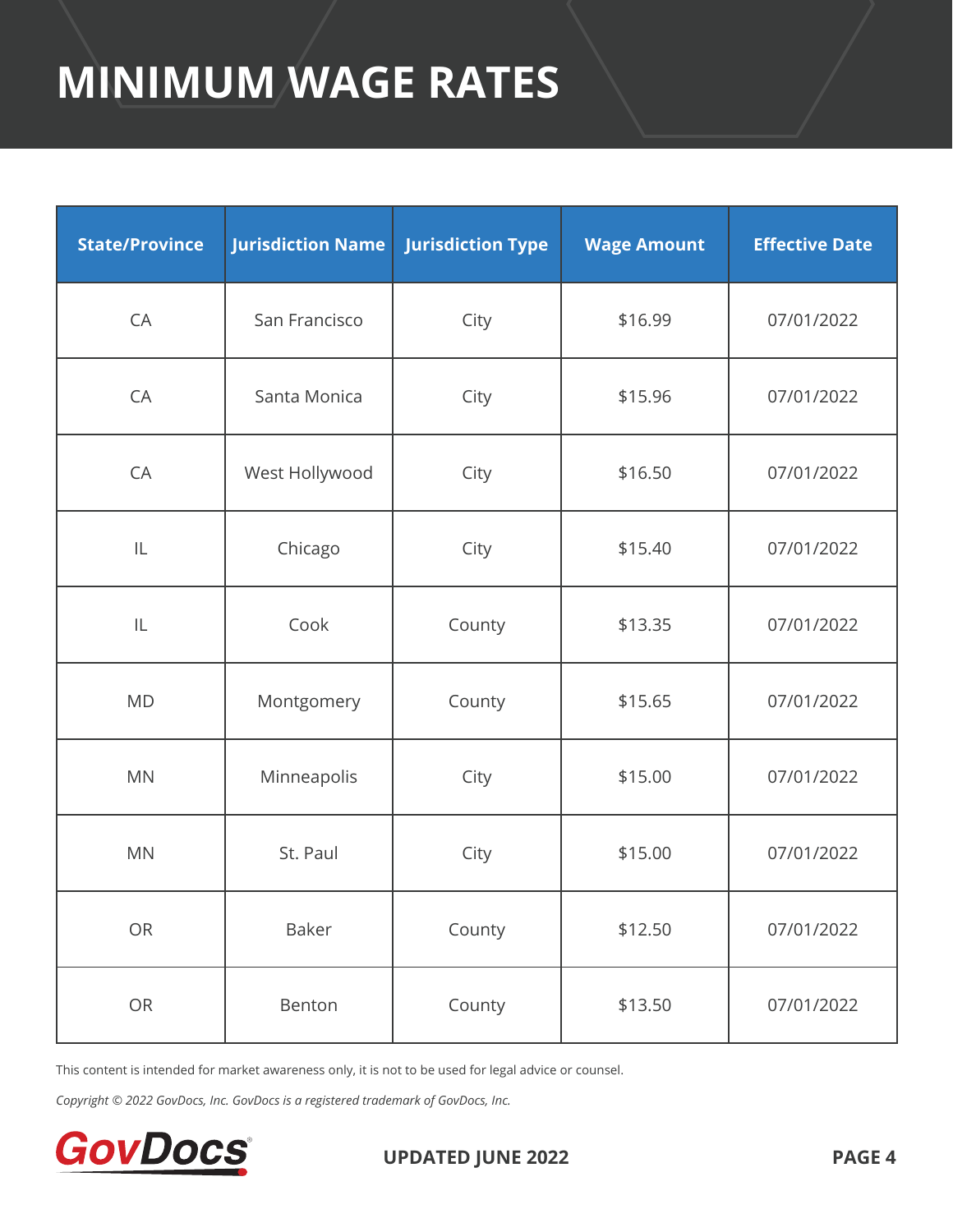| <b>State/Province</b> | <b>Jurisdiction Name</b> | <b>Jurisdiction Type</b> | <b>Wage Amount</b> | <b>Effective Date</b> |
|-----------------------|--------------------------|--------------------------|--------------------|-----------------------|
| <b>OR</b>             | Clatsop                  | County                   | \$13.50            | 07/01/2022            |
| <b>OR</b>             | Clackamas                | County                   | \$14.75            | 07/01/2022            |
| <b>OR</b>             | Columbia                 | County                   | \$13.50            | 07/01/2022            |
| <b>OR</b>             | Coos                     | County                   | \$12.50            | 07/01/2022            |
| <b>OR</b>             | Crook                    | County                   | \$12.50            | 07/01/2022            |
| <b>OR</b>             | Curry                    | County                   | \$12.50            | 07/01/2022            |
| <b>OR</b>             | Deschutes                | County                   | \$13.50            | 07/01/2022            |
| <b>OR</b>             | Douglas                  | County                   | \$12.50            | 07/01/2022            |
| OR                    | Grant                    | County                   | \$12.50            | 07/01/2022            |
| ${\sf OR}$            | Gilliam                  | County                   | \$12.50            | 07/01/2022            |

This content is intended for market awareness only, it is not to be used for legal advice or counsel.

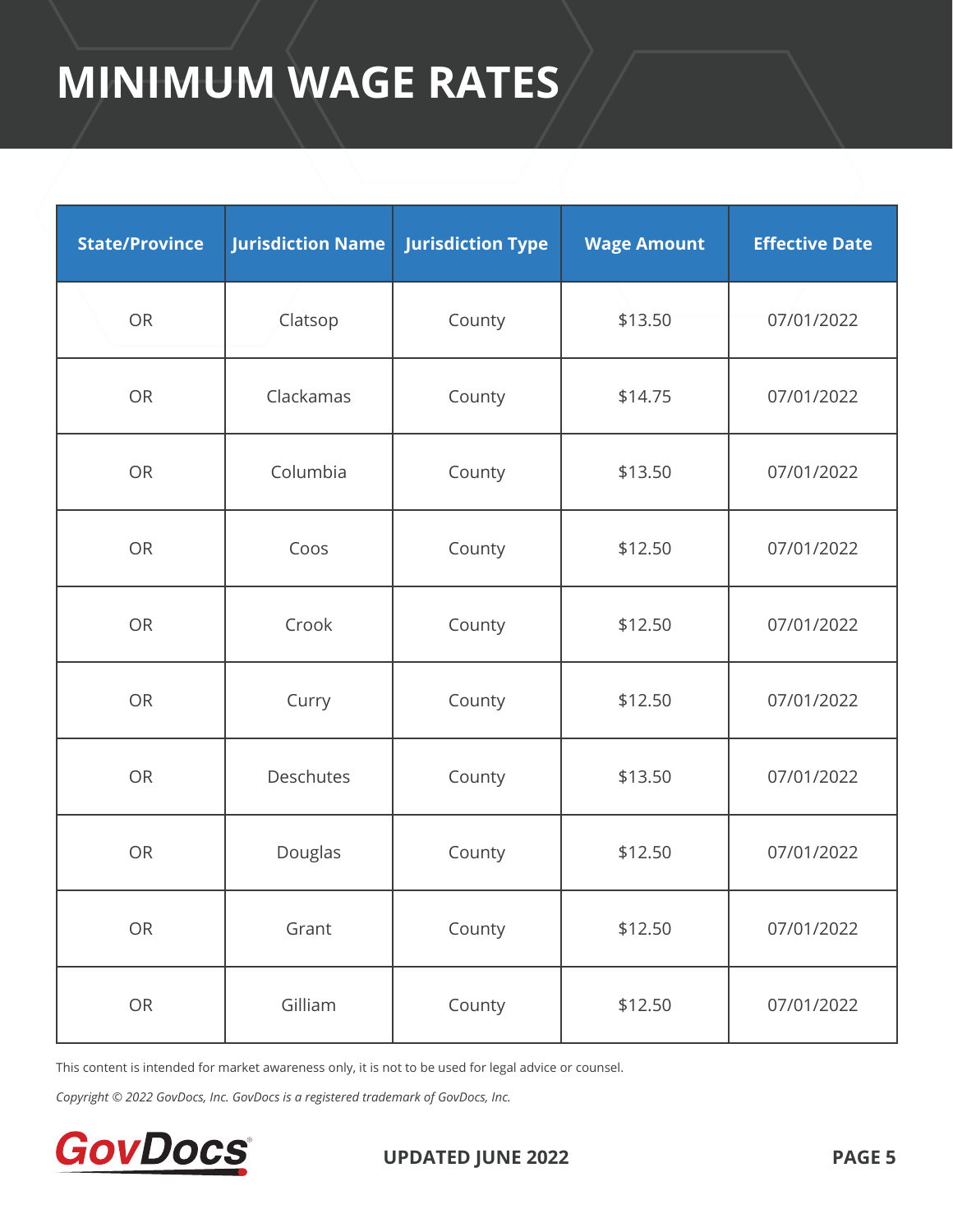| <b>State/Province</b> | <b>Jurisdiction Name</b> | <b>Jurisdiction Type</b> | <b>Wage Amount</b> | <b>Effective Date</b> |
|-----------------------|--------------------------|--------------------------|--------------------|-----------------------|
| <b>OR</b>             | Harney                   | County                   | \$12.50            | 07/01/2022            |
| <b>OR</b>             | <b>Hood River</b>        | County                   | \$13.50            | 07/01/2022            |
| <b>OR</b>             | Jackson                  | County                   | \$13.50            | 07/01/2022            |
| <b>OR</b>             | Jefferson                | County                   | \$12.50            | 07/01/2022            |
| <b>OR</b>             | Josephine                | County                   | \$13.50            | 07/01/2022            |
| <b>OR</b>             | Klamath                  | County                   | \$12.50            | 07/01/2022            |
| <b>OR</b>             | Lake                     | County                   | \$12.50            | 07/01/2022            |
| <b>OR</b>             | Lane                     | County                   | \$13.50            | 07/01/2022            |
| OR                    | Linn                     | County                   | \$13.50            | 07/01/2022            |
| OR                    | Lincoln                  | County                   | \$13.50            | 07/01/2022            |

This content is intended for market awareness only, it is not to be used for legal advice or counsel.

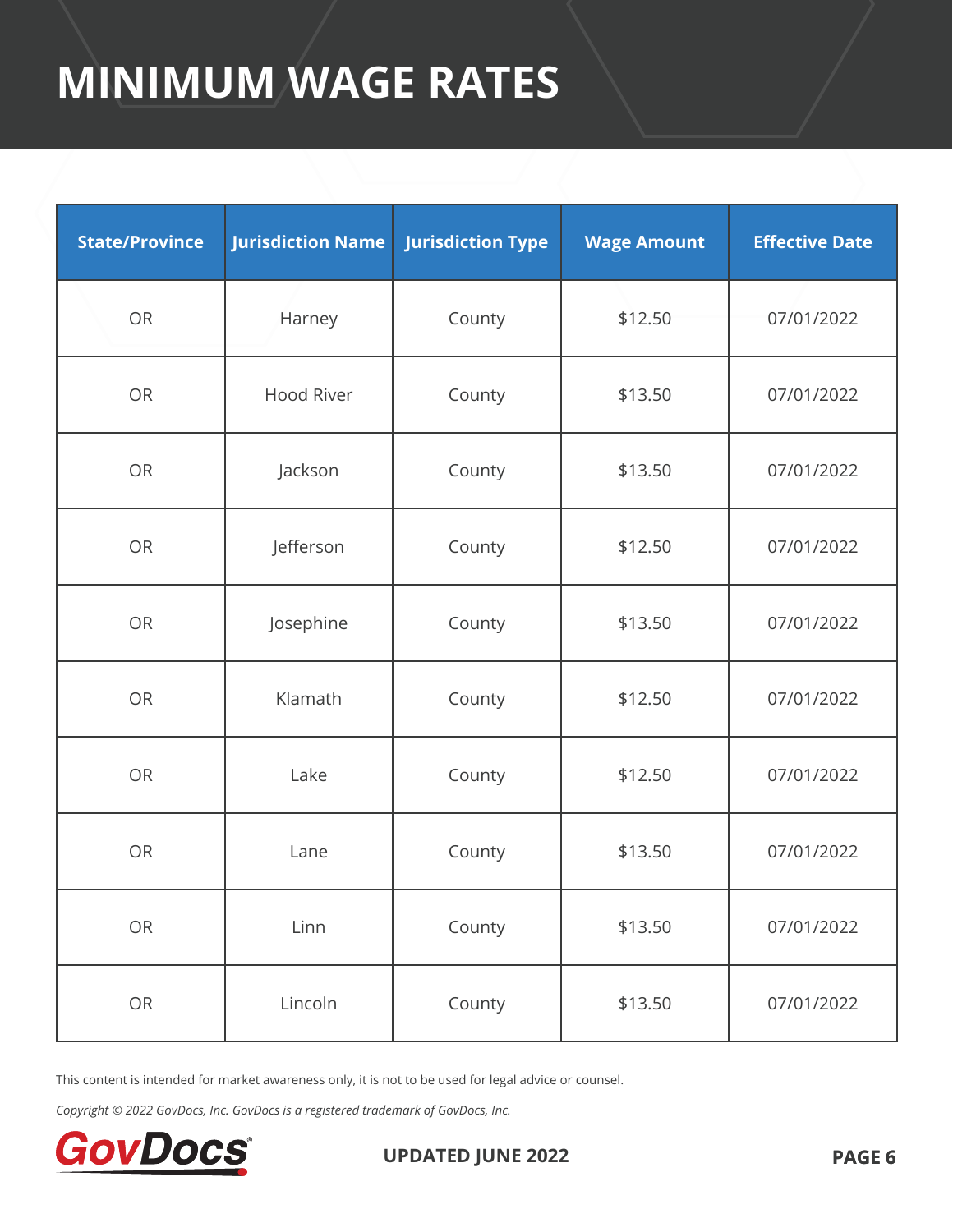| <b>State/Province</b> | <b>Jurisdiction Name</b> | <b>Jurisdiction Type</b> | <b>Wage Amount</b> | <b>Effective Date</b> |
|-----------------------|--------------------------|--------------------------|--------------------|-----------------------|
| <b>OR</b>             | Marion                   | County                   | \$13.50            | 07/01/2022            |
| <b>OR</b>             | Morrow                   | County                   | \$12.50            | 07/01/2022            |
| <b>OR</b>             | Malheur                  | County                   | \$12.50            | 07/01/2022            |
| <b>OR</b>             | Multnomah                | County                   | \$14.75            | 07/01/2022            |
| <b>OR</b>             | Polk                     | County                   | \$13.50            | 07/01/2022            |
| <b>OR</b>             | Sherman                  | County                   | \$12.50            | 07/01/2022            |
| <b>OR</b>             | Tillamook                | County                   | \$13.50            | 07/01/2022            |
| <b>OR</b>             | Umatilla                 | County                   | \$12.50            | 07/01/2022            |
| OR                    | Union                    | County                   | \$12.50            | 07/01/2022            |
| OR                    | Wallowa                  | County                   | \$12.50            | 07/01/2022            |

This content is intended for market awareness only, it is not to be used for legal advice or counsel.

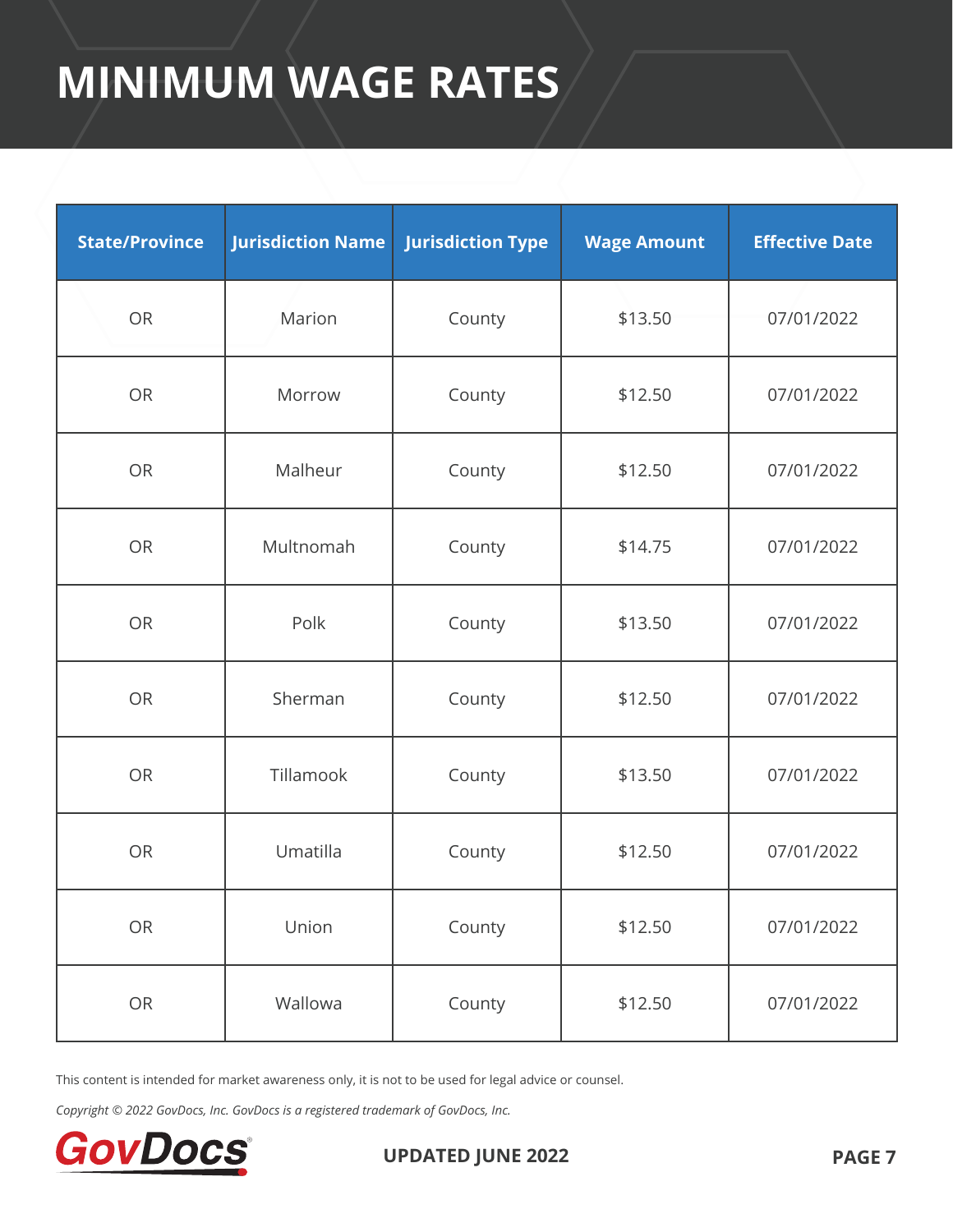| <b>State/Province</b> | Jurisdiction Name | <b>Jurisdiction Type</b> | <b>Wage Amount</b> | <b>Effective Date</b> |
|-----------------------|-------------------|--------------------------|--------------------|-----------------------|
| <b>OR</b>             | Wasco             | County                   | \$13.50            | 07/01/2022            |
| <b>OR</b>             | Washington        | County                   | \$14.75            | 07/01/2022            |
| <b>OR</b>             | Wheeler           | County                   | \$12.50            | 07/01/2022            |
| <b>OR</b>             | Yamhill           | County                   | \$13.50            | 07/01/2022            |

This content is intended for market awareness only, it is not to be used for legal advice or counsel.